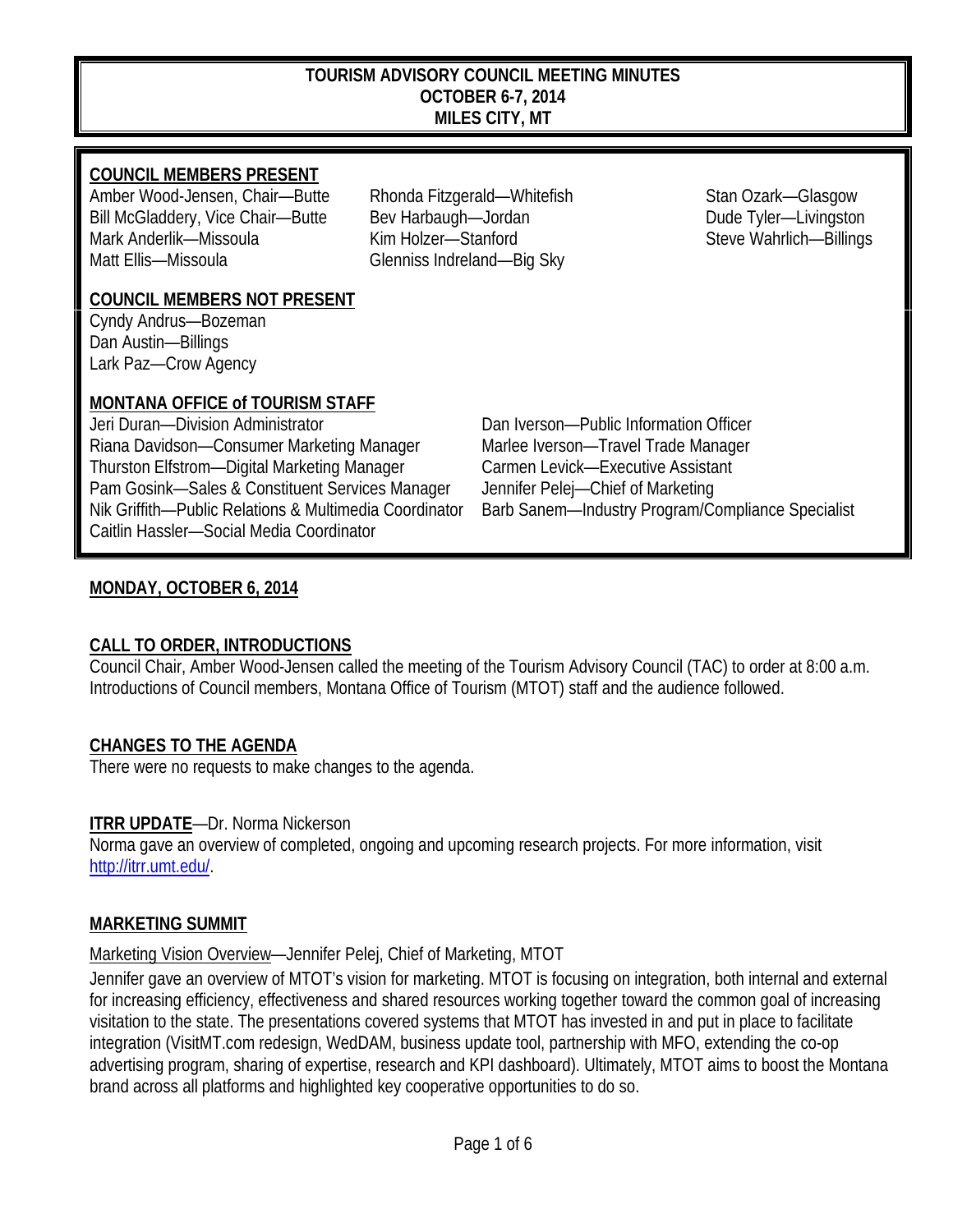## Consumer Marketing—Riana Davidson, Consumer Marketing Manager, MTOT

The consumer marketing report unveiled the new campaign concept for fiscal year 2015, while previewing creative deliverables for the winter campaign. The presentation also included how each program within the marketing team will be incorporating the new concept in the upcoming year. It concluded with showcasing the 2015 Warren Miller Entertainment partnership and video. Maclaren Latta from Mercury CSC gave a brief overview of the research resources that are utilized by MTOT.

## International Marketing—Marlee Iverson, Travel Trade Manager, MTOT

The International Marketing presentation consisted of an overview of the international markets we have offices in, why we work with tour operators as well as an overview of our past and current projects with Brand USA/Discover America and Orbitz.

VISITMT.com Web Re-Design—Thurston Elfstrom, Digital Marketing Manager, MTOT

Thurston presented the redesigned visitmt.com website. He followed that up with an overview of <http://business.visitmt.com/> which is the new business resource tool that allows Montana tourism constituents to update their own listings on visitmt.com

## Montana Film Office—Nik Griffith, Public Relations & Multimedia Coordinator, MFO

The Montana Film Office and Montana Office of Tourism are focusing on providing quality, engaging video content through a number of platforms. Focusing on YouTube as the #1 video-on-demand delivery platform, we have identified strategies used by top brands to ensure results and conversions for regions, CVBs, and brands. In addition to these strategies, the Montana Film Office and Office of Tourism can provide backing for projects through staff support and grant opportunities.

## **ROUNDTABLE DISCUSSION OF CO-OP NEEDS**

Discussion regarding co-op opportunities with MTOT with input from the Regions and CVBs took place. Information for these opportunities can be found at [http://montanatourismcoops.com/.](http://montanatourismcoops.com/)

## **LEGISLATIVE UPDATE DISCUSSION**

Rhonda Fitzgerald reminded the TAC members that they may not testify for or against legislation as a Council member unless the Council has taken a formal position, transmitted its intention to the Director of the Department of Commerce and the request has been approved by the Governor's Office. Council members may however testify as a private citizen.

Mike Garcia from Voices of Montana Tourism gave an overview of the work that Voices of Montana Tourism is doing in preparation for the 2015 legislative session to protect funding for tourism.

## **MEETING RECESSED**

## **TUESDAY, JUNE 3, 2014**

Amber Wood-Jensen called the meeting to order at 8:35 a.m. She thanked the reception sponsors and hotel staff for their hospitality.

## **APPROVAL OF MINUTES**

- **Approval of June 2-3, 2014 TAC Meeting Minutes**
- Approval of June 30, 2014 TAC Meeting Minutes **Stan Ozark moved to approve the minutes. Kim Holzer seconded. Motion passed.**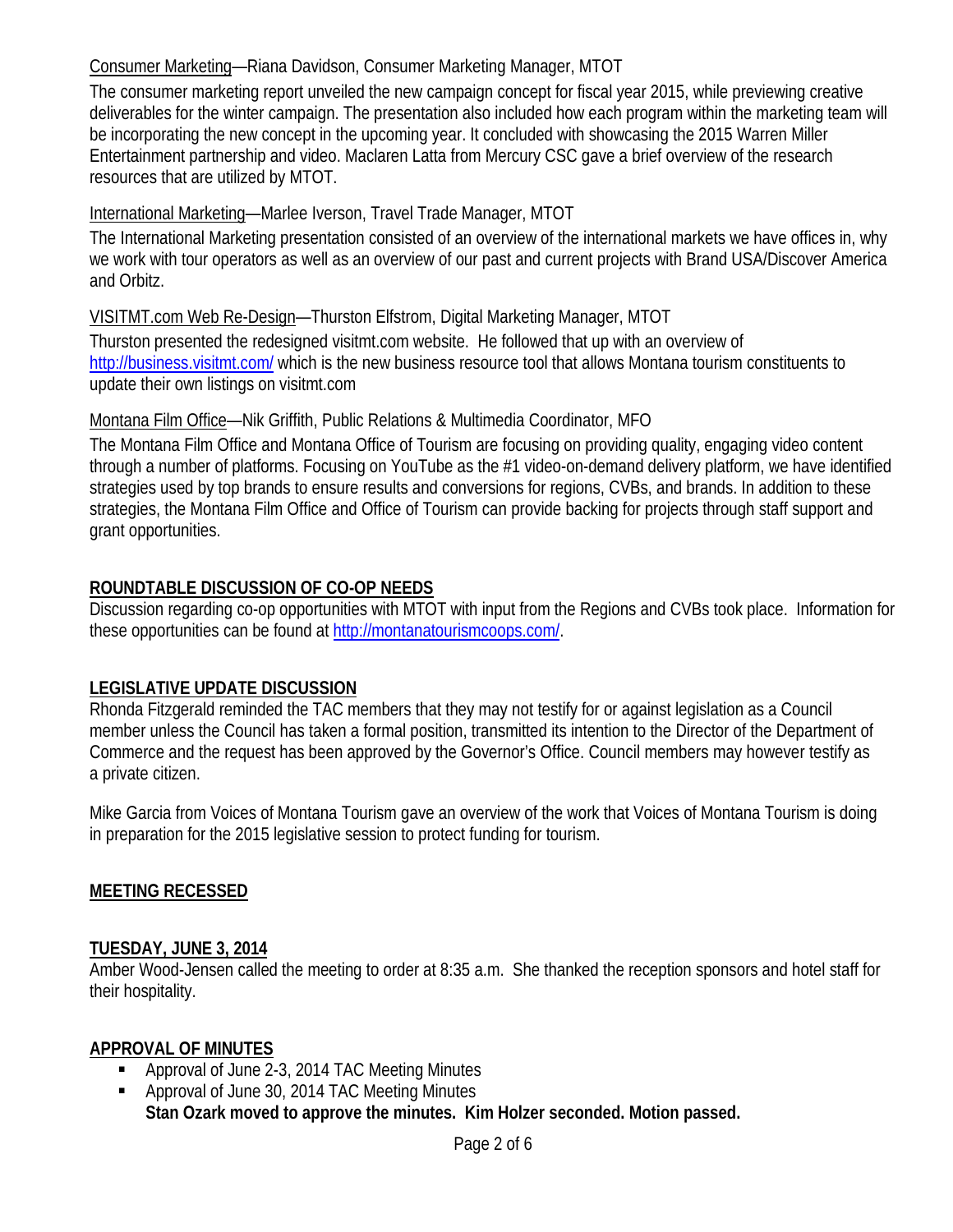### **PUBLIC COMMENT**

*Steve Wahrlich*: Steve commented about an email sent out from the Coalition of Montana Chambers which is made up of the seven larges Chambers of Commerce in Montana (Billings, Bozeman, Butte, Great Falls, Helena, Kalispell and Missoula). The e-mail was written by a person that is not part of the coalition and was fabricated and made to look like the chambers were against looking at the opportunity of taking all or part of the 3% lodging tax and utilizing it for tourism related matters. He stated that this is in opposition of what the Billings Chamber of Commerce agreed upon. While the topic was discussed by the coalition, they were not in 100% agreement. He asked that people take time to verify information that they receive in this world of "instant" news and information.

## **MONTANA OFFICE of TOURISM (MTOT) UPDATE**—Jeri Duran, Division Administrator

Montana Office of Tourism (MTOT) and Montana Film Office (MFO) updates were given along with the lodging tax revenue reports.

## **COMMITTEE REPORTS BY RESPECTIVE CHAIRS**

#### **Executive Committee**—Amber Wood-Jensen, Chair

Amber said that the Executive Committee had a brief meeting on Sunday, October 5, 2014. They talked about TAC committee structure. She stated that while the Marketing/Audits Committee and the Research Committee will continue, they will be re-evaluating the ad-hoc committees.

Rhonda Fitzgerald gave a brief overview of the Main Street Montana Project which is Governor Bullock's business plan for economic development for Montana. The plan talks about growing the economy statewide and identifies 12 industries in Montana that drive the economy, with tourism being one of them. Rhonda is the co-chair for the Tourism KIN (Key Industry Network) that is made up of business leaders that will meet over the next year to brainstorm on how to build the economy not only for their specific industry but to also work with other industries and collaborate to work together. For more information on the Main Street Montana Project business plan, visit [http://www.mainstreetmontanaproject.com/.](http://www.mainstreetmontanaproject.com/)

Another topic discussed by the Executive Committee discussed was the TAC member job descriptions. She said that it is in final draft form and asked for a motion to approve it. The Council will ask that this document be placed on the Governor's website for council applications to give a better understanding as to what the responsibilities of a TAC member are. The document reads:

## **Montana Tourism Advisory Council Member Job Description**

**Our Vision:** To increase visitation and improve the visitor experience while preserving Montana community values and protecting our unique places.

## **Responsibilities of a TAC member:**

- 1. Regularly attends Council meetings and important related meetings. The TAC meets 4 times a year and holds an annual retreat.
- 2. Makes serious commitment to participate actively in Council work.
- 3. Has a clear understanding of the Rules & Regulations for use of the Montana Lodging Use Tax Revenue.
- 4. Volunteers for and willingly accepts assignments and completes them thoroughly and on time.
- 5. Stays informed about Council matters, prepares themselves well for meetings, and reviews and comments on minutes and reports.
- 6. Gets to know other Council members and builds a collegial working relationship that contributes to consensus.
- 7. Is an active participant in the Council's annual retreat and planning efforts.
- 8. Attends at least 1 meeting of the Region which you represent and 2 CVB meetings each year.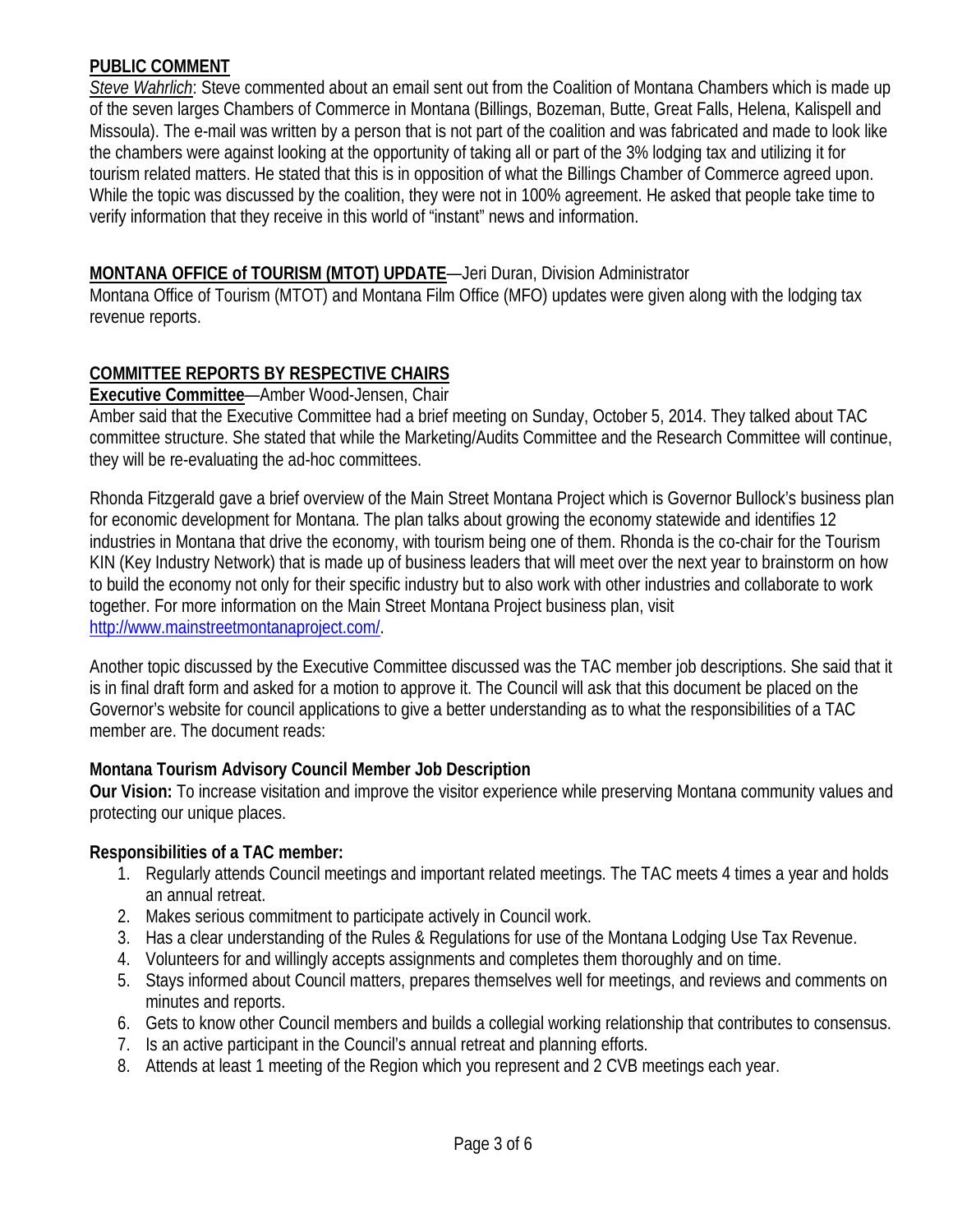**Objectives for the TAC:** 

- 1. Commit to the "Geotraveler" by bringing the concept to life with our industry partners, regions and other stakeholders.
- 2. Test a "borderless" approach to promoting Montana breaking down geographic and political boundaries onestep at a time.
- 3. Set vision, goals and objectives from within.
- 4. Measure success and monitor progress to guide in setting and meeting expectations.
- 5. Build a more rewarding working environment by being dedicated to getting more out of our team and ourselves.

**Board Terms:** The Council is composed of not less than 12 members appointed by the Governor from Montana's private sector travel industry and includes at least one member from Indian tribal governments, with representation from each tourism region initially established by executive order of the Governor. Members of the council serve staggered 3-year terms, subject to replacement at the discretion of the governor.

## **Kim Holzer moved to approve the final draft of the TAC member job descriptions. Bev Harbaugh seconded. Motion passed.**

## **Marketing Committee/Audits**—Stan Ozark, Chair

The Marketing Committee recommended final approval for the following FY14 audits:

 *Billings CVB*: Approval as submitted with uncommitted funds on hand of \$71,639.69.  **Bill McGladdery moved to approve the recommendation. Dude Tyler seconded. Motion passed.**

 *Central Montana*: Approval as submitted with uncommitted funds on hand of \$0.84.  **Glenniss Indreland moved to approve the recommendation. Mark Anderlik seconded. Motion passed.**

 *Glacier Country*: Approval as submitted with uncommitted funds on hand of \$316.61.

 **Dude Tyler moved to approve the recommendation. Bev Harbaugh seconded. Motion passed.**

 *Miles City*: Approval as submitted with uncommitted funds on hand of \$17,715.69.  **Bev Harbaugh moved to approve the recommendation. Matt Ellis seconded. Motion passed.**

 *Missouri River Country*: Approval as submitted with uncommitted funds on hand of \$.06.  **Mark Anderlik moved to approve the recommendation. Bill McGladdery seconded. Motion passed.**

 *Southeast Montana*: Approval as submitted with uncommitted funds on hand of \$171,531.83.  **Dude Tyler moved to approve the recommendation. Glenniss Indreland seconded. Motion passed.**

 *Whitefish CVB*: Approval as submitted with uncommitted funds on hand of \$16,282.46.  **Bill McGladdery moved to approve the recommendation. Bev Harbaugh seconded. Rhonda Fitzgerald abstained. Motion passed.**

 *Yellowstone Country*: Approval as submitted with uncommitted funds on hand of \$173.35.  **Glenniss Indreland moved to approve the recommendation. Kim Holzer seconded. Motion passed.**

# **Research Committee**—Bill McGladdery, Chair

Bill said that there were 25 research projects proposed for FY16. The Committee met and narrowed that down to about 8 projects that will be reviewed further by ITRR to analyze the method of research needed and an associated cost for each project. The Committee will make a recommendation for research projects at the February 2015 TAC meeting.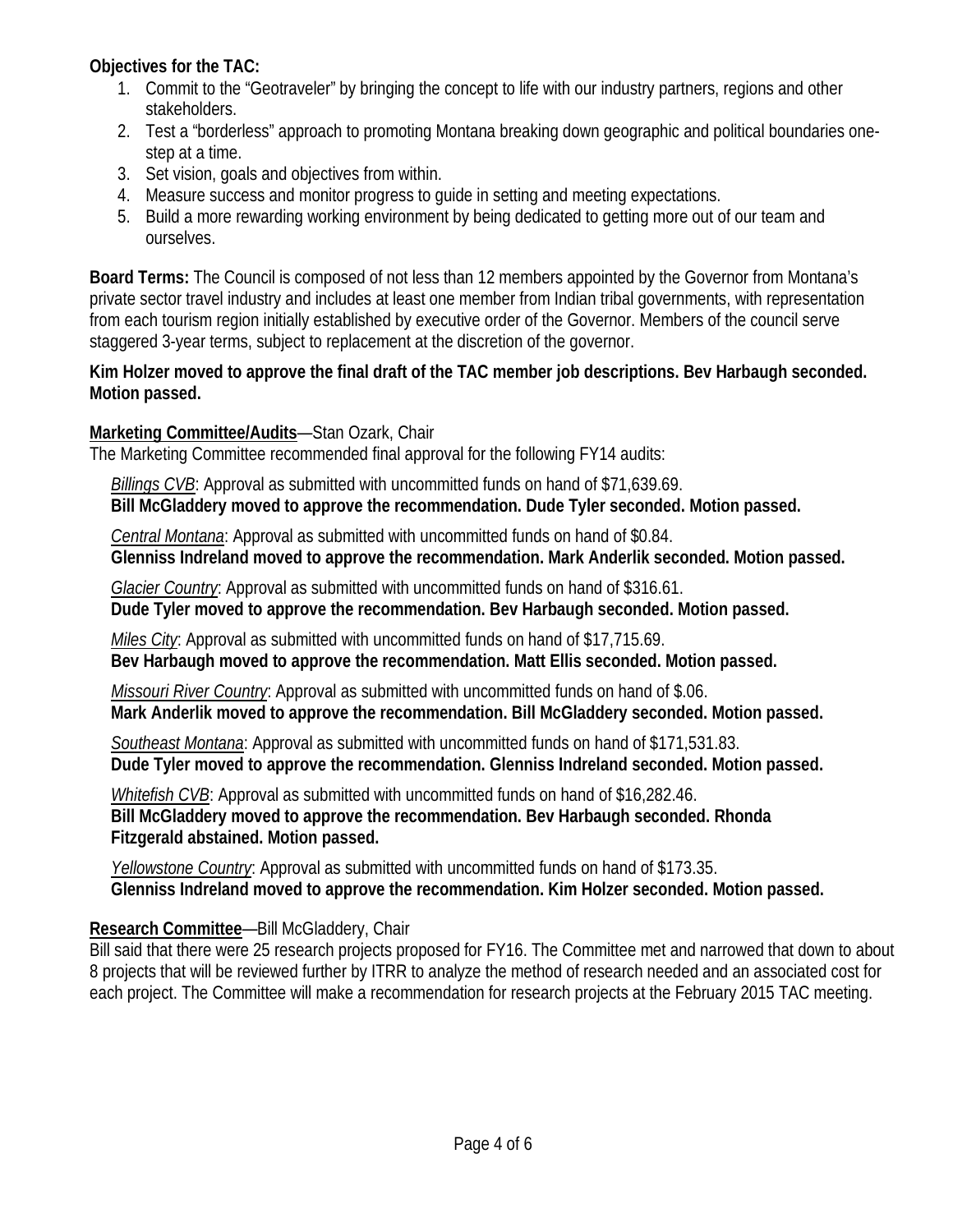## **Community Outreach**—Kim Holzer, Chair

Kim reviewed community outreach projects and resources that are currently in place. They include:

- "Coming Together To Expand Montana's Tourism Story" Workshops—MTOT is continuing to do tourism workshops across the state. The Montana Main Street Program/Department of Commerce has included in their membership requirements that the community applying has held, or has set a date to hold a "Coming Together to Expand Montana's Tourism Story" workshop. Any community, civic organization or association that is interested in scheduling a workshop can call the Office of Tourism at 841-2870.
- MTOT Electronic Marketing Listings—The Montana Office of Tourism has launched a tool for tourism industry stakeholders to optimize their listings at VisitMT.com. Creating and updating a listing on VisitMT.com is completely free and listing owners can now update their own information at their convenience. Updating is fast and easy with the new tool. Listing owners are being asked to review their information at least once per year to ensure it's up to date, but listings can be updated as often as you'd like. Bookmark business.visitmt.com to access this great added value tool for promoting your business online with VisitMT.com. Make a note that the Office of Tourism will only send paper based survey forms out upon request.
- Co-Op Marketing Program: Consumer Marketing & Electronic Marketing—Co-operative marketing opportunities with the Montana Office of Tourism are now available at [www.montanatourismcoops.com.](http://www.montanatourismcoops.com/) The cooperative marketing program enables Montana's tourism partners to buy into premium advertising opportunities with high-profile brands like Orbitz, TripAdvisor and National Geographic Traveler at significantly lower rates. Some options qualify for a dollar-for-dollar match. Visit their website for more information on sharing resources to promote Montana.
- Region/CVB Meetings—It is the goal of the TAC Members to attended Region and/or CVB meetings in January or February annually. While attending local area meetings, it is also being encouraged that TAC members visit areas outside of their regions to get a better perspective of what is going on in those areas that they may not be familiar with.
- E-Learning-U Webinars—The Montana Office of Tourism's eLearningU webinars are presented every Thursday from noon to 1 p.m. and are free to MTOT partners. Webinars also are recorded and may be viewed later if you're unable to attend the live sessions. To receive weekly eLearningU webinar invites, please contact MTOT Development and Education Manager Victor Bjornberg at 841-2795.
- Montana Superhost—A statewide tourism and hospitality program, Montana Superhost is custom designed for Montana hospitality providers; traveling to your communities and delivered directly to your computer. To become a certified Montana Superhost Business or Community, visit their website at [www.montanasuperhost.com](http://www.montanasuperhost.com/) or contact Jodi Smith at 756-3374 or Victor Bjornberg.
- Montana Main Street Program—The Department of Commerce Community Development Division will begin accepting Montana Main Street membership applications for the 2015 application cycle on October 1, 2014. The Montana Main Street Program membership application and guidelines can be accessed on our website: [http://mtmainstreet.mt.gov.](http://mtmainstreet.mt.gov/) If you have questions regarding the application process contact the Montana Main Street staff at 841-2770.

# **Calendar Efficiencies**—Glenniss Indreland, Chair

In an informal survey conducted in the spring of 2014, as well as at the TAC retreat in late June, the topic of the current calendar was brought up. Many felt the current calendar may not be the most efficient use of time and money. Issues were also discussed regarding the release date of the MTOT co-ops and the concept of a yearly marketing summit. At the June TAC retreat a small committee was tasked with formulating some options that might fit the current landscape better than the old model and better engage the TAC and Regions/ CVBs. This committee gathered feedback from MTOT, the TAC, Regions, and CVBs and offered three possible options for comment.